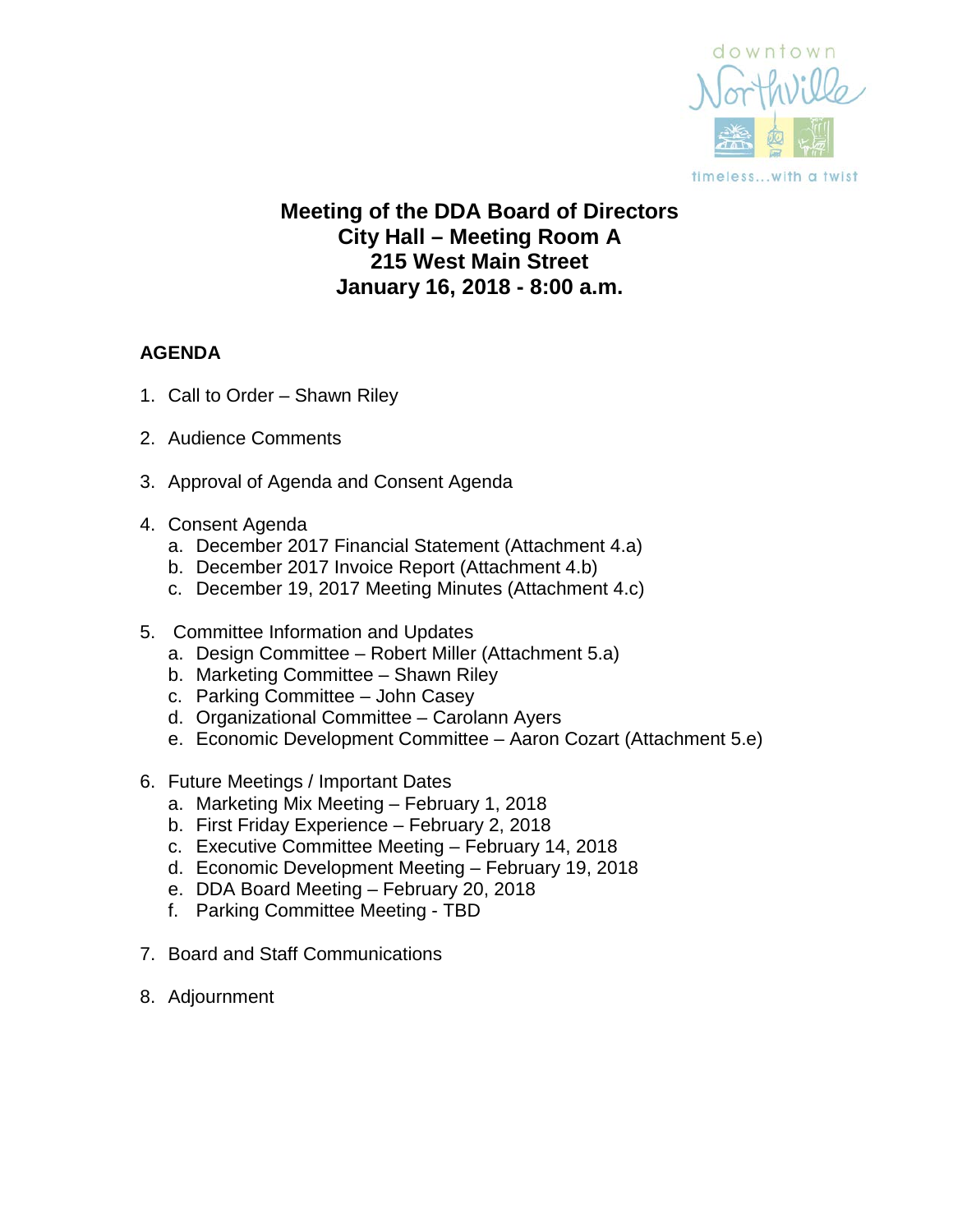| 01/05/2018 01:37 PM                            |                                                                      | REVENUE AND EXPENDITURE REPORT FOR CITY OF NORTHVILLE |                    |                           |                                |                             |                   |  |
|------------------------------------------------|----------------------------------------------------------------------|-------------------------------------------------------|--------------------|---------------------------|--------------------------------|-----------------------------|-------------------|--|
| User: GBELL                                    |                                                                      | PERIOD ENDING 12/31/2017                              |                    |                           |                                | Attachment 4.a              |                   |  |
| DB: Northville                                 |                                                                      | % Fiscal Year Completed: 50.41                        |                    |                           |                                |                             |                   |  |
|                                                |                                                                      | DECEMBER BENCHMARK 50%                                |                    |                           |                                |                             |                   |  |
|                                                |                                                                      |                                                       |                    |                           |                                |                             |                   |  |
|                                                |                                                                      | $2017 - 18$<br>ORIGINAL                               | $2017 - 18$        | YTD BALANCE<br>12/31/2017 | ACTIVITY FOR<br>MONTH 12/31/17 | AVAILABLE<br><b>BALANCE</b> | % BDGT            |  |
| GL NUMBER                                      | DESCRIPTION                                                          | <b>BUDGET</b>                                         | AMENDED BUDGET     | NORM (ABNORM)             | INCR (DECR)                    | NORM (ABNORM)               | USED              |  |
|                                                | Fund 370 - DOWNTOWN DEVELOPMENT AUTHORITY                            |                                                       |                    |                           |                                |                             |                   |  |
| Revenues                                       |                                                                      |                                                       |                    |                           |                                |                             |                   |  |
| Dept 000                                       |                                                                      |                                                       |                    |                           |                                |                             |                   |  |
| PROPERTY TAXES                                 |                                                                      |                                                       |                    |                           |                                |                             |                   |  |
| 370-000-403.000                                | CURRENT PROPERTY TAXES                                               | 658,692.00                                            | 658,692.00         | 564,594.01                | (4, 584.29)                    | 94,097.99                   | 85.71             |  |
| 370-000-403.010                                | DDA OPERATING LEVY                                                   | 57,854.00                                             | 57,854.00          | 54, 218.37                | 245.02                         | 3,635.63                    | 93.72             |  |
| $370 - 000 - 403.040$                          | LOCAL COMMUNITY STABILIZATION SHARE                                  | 30,000.00                                             | 30,000.00          | 36, 177.84                | 0.00                           | (6, 177.84)                 | 120.59            |  |
| 370-000-418.000                                | PROPERTY TAXES - OTHER                                               | (5,000.00)                                            | (5,000.00)         | 1,153.05                  | 0.00                           | (6, 153.05)                 | (23.06)           |  |
| PROPERTY TAXES                                 |                                                                      | 741,546.00                                            | 741,546.00         | 656, 143.27               | (4, 339.27)                    | 85,402.73                   | 88.48             |  |
|                                                |                                                                      |                                                       |                    |                           |                                |                             |                   |  |
| GRANTS & OTHER LOCAL SOURCES                   |                                                                      |                                                       |                    |                           |                                |                             |                   |  |
| 370-000-586.020                                | SPONSORSHIPS                                                         | 6, 250.00                                             | 6, 250.00          | 1,000.00                  | 0.00                           | 5,250.00                    | 16.00             |  |
| GRANTS & OTHER LOCAL SOURCES                   |                                                                      | 6, 250.00                                             | 6, 250.00          | 1,000.00                  | 0.00                           | 5,250.00                    | 16.00             |  |
| COMMUNITY CENTER REVENUES                      |                                                                      |                                                       |                    |                           |                                |                             |                   |  |
| $370 - 000 - 659.110$                          | RENTS-SHORT TERM                                                     | 150.00                                                | 150.00             | 0.00                      | 0.00                           | 150.00                      | 0.00              |  |
| COMMUNITY CENTER REVENUES                      |                                                                      | 150.00                                                | 150.00             | 0.00                      | 0.00                           | 150.00                      | 0.00              |  |
|                                                |                                                                      |                                                       |                    |                           |                                |                             |                   |  |
| INTEREST                                       |                                                                      |                                                       |                    |                           |                                |                             |                   |  |
| $370 - 000 - 664.000$                          | INTEREST - INVESTMENT POOL                                           | 850.00                                                | 850.00             | 974.32                    | 230.60                         | (124.32)                    | 114.63            |  |
| 370-000-664.200                                | LONG TERM INVESTMENT EARNINGS                                        | 1,500.00                                              | 1,500.00           | 1,933.04                  | 0.00                           | (433.04)<br>3,344.14        | 128.87            |  |
| $370 - 000 - 664.300$<br>$370 - 000 - 664.400$ | UNREALIZED MARKET CHANGE IN INVESTMENTS<br>INVESTMENT POOL BANK FEES | 0.00<br>(850.00)                                      | 933.00<br>(850.00) | (2, 411.14)<br>(221.62)   | 0.00<br>(69.48)                | (628.38)                    | (258.43)<br>26.07 |  |
| $370 - 000 - 664.500$                          | INVESTMENT ADVISORY FEES                                             | (800.00)                                              | (800.00)           | (290.11)                  | 0.00                           | (509.89)                    | 36.26             |  |
| $370 - 000 - 664.600$                          | BANK LOCKBOX FEES                                                    | 0.00                                                  | 0.00               | (183.27)                  | (1.23)                         | 183.27                      | 100.00            |  |
| INTEREST                                       |                                                                      | 700.00                                                | 1,633.00           | (198.78)                  | 159.89                         | 1,831.78                    | (12.17)           |  |
|                                                |                                                                      |                                                       |                    |                           |                                |                             |                   |  |
| MISCELLANEOUS REVENUES                         |                                                                      |                                                       |                    |                           |                                |                             |                   |  |
| $370 - 000 - 666.000$                          | MISCELLANEOUS REVENUE                                                | 200.00                                                | 200.00             | 0.00                      | 0.00                           | 200.00                      | 0.00              |  |
| MISCELLANEOUS REVENUES                         |                                                                      | 200.00                                                | 200.00             | 0.00                      | 0.00                           | 200.00                      | 0.00              |  |
| FUND BALANCE RESERVE                           |                                                                      |                                                       |                    |                           |                                |                             |                   |  |
| 370-000-699.010                                | APPROP OF PRIOR YEAR'S SURPLUS                                       | 0.00                                                  | 76,131.00          | 0.00                      | 0.00                           | 76,131.00                   | 0.00              |  |
| FUND BALANCE RESERVE                           |                                                                      | 0.00                                                  | 76,131.00          | 0.00                      | 0.00                           | 76,131.00                   | 0.00              |  |
|                                                |                                                                      |                                                       |                    |                           |                                |                             |                   |  |
|                                                |                                                                      | 748,846.00                                            | 825,910.00         | 656, 944.49               | (4, 179.38)                    | 168,965.51                  | 79.54             |  |
| Total Dept 000                                 |                                                                      |                                                       |                    |                           |                                |                             |                   |  |
| TOTAL REVENUES                                 |                                                                      | 748,846.00                                            | 825, 910.00        | 656, 944.49               | (4, 179.38)                    | 168,965.51                  | 79.54             |  |
| Expenditures                                   |                                                                      |                                                       |                    |                           |                                |                             |                   |  |
| Dept 753 - DPW SERVICES                        |                                                                      |                                                       |                    |                           |                                |                             |                   |  |
| 370-753-706.000                                | WAGES - REGULAR FULL TIME                                            | 5,000.00                                              | 5,000.00           | 3,655.99                  | 1,164.49                       | 1,344.01                    | 73.12             |  |
| 370-753-707.000                                | WAGES - REGULAR OVERTIME                                             | 1,350.00                                              | 1,350.00           | 282.83                    | 282.83                         | 1,067.17                    | 20.95             |  |
| 370-753-939.000                                | AUTOMOTIVE SERVICE                                                   | 500.00                                                | 500.00             | 0.00                      | 0.00                           | 500.00                      | 0.00              |  |
| 370-753-943.000                                | EQUIPMENT RENTAL - CITY                                              | 2,625.00                                              | 2,625.00           | 1,532.54                  | 507.44                         | 1,092.46                    | 58.38             |  |
| 370-753-967.000                                | FRINGE BENEFITS                                                      | 5,250.00                                              | 5,250.00           | 3,996.08                  | 1,484.81                       | 1,253.92                    | 76.12             |  |

Total Dept 753 - DPW SERVICES 14,725.00 14,725.00 14,725.00 9,467.44 3,439.57 5,257.56 64.30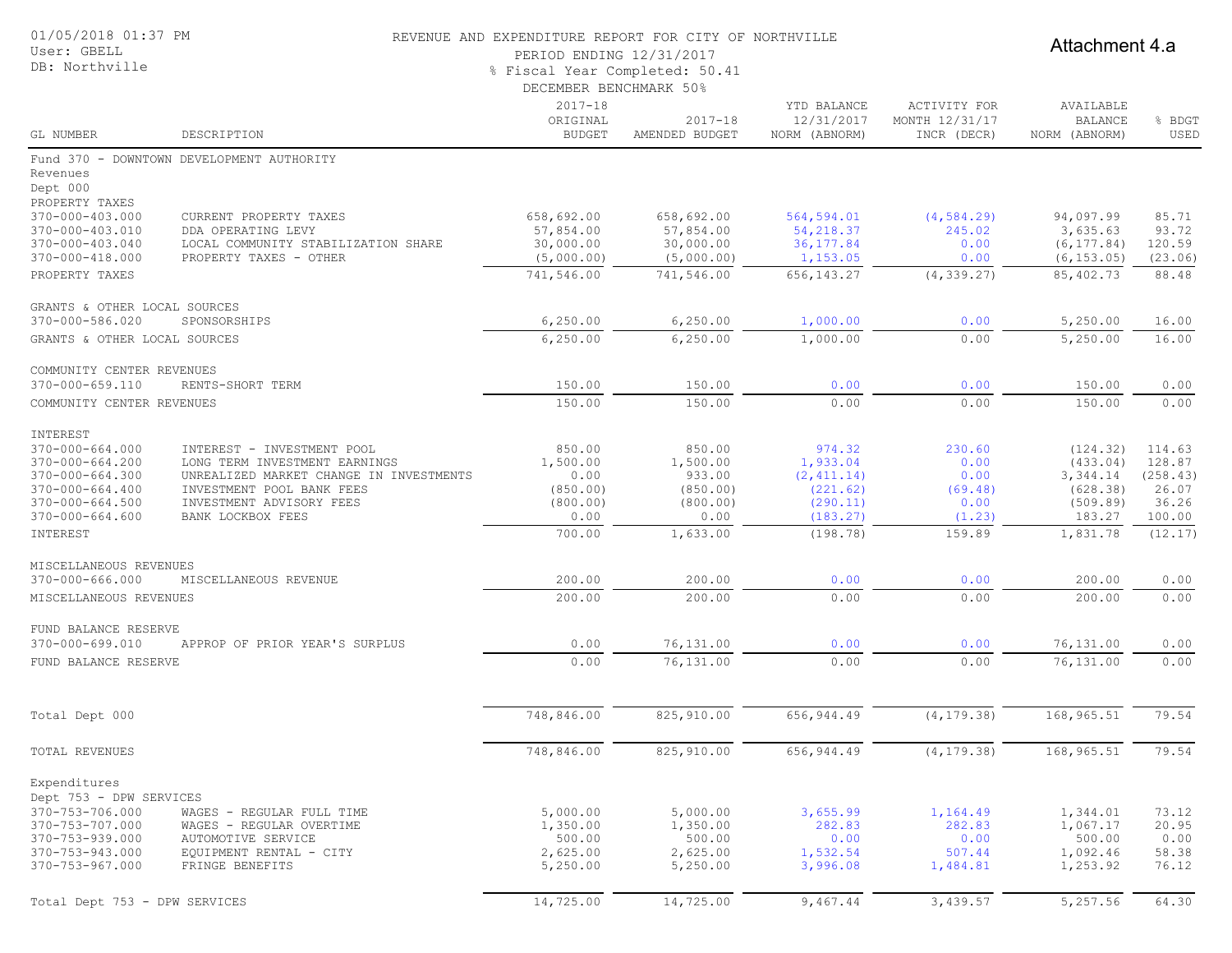| 01/05/2018 01:37 PM |  |
|---------------------|--|
|---------------------|--|

#### User: GBELL DB: Northville

#### REVENUE AND EXPENDITURE REPORT FOR CITY OF NORTHVILLE **FOR SAMILLE PAGE 2/3**

PERIOD ENDING 12/31/2017

% Fiscal Year Completed: 50.41

DECEMBER BENCHMARK 50%

|                                                |                                                   | bhchmhnt bhnchmmut 900                   |                               |                                            |                                               |                                              |                |
|------------------------------------------------|---------------------------------------------------|------------------------------------------|-------------------------------|--------------------------------------------|-----------------------------------------------|----------------------------------------------|----------------|
| GL NUMBER                                      | DESCRIPTION                                       | $2017 - 18$<br>ORIGINAL<br><b>BUDGET</b> | $2017 - 18$<br>AMENDED BUDGET | YTD BALANCE<br>12/31/2017<br>NORM (ABNORM) | ACTIVITY FOR<br>MONTH 12/31/17<br>INCR (DECR) | AVAILABLE<br><b>BALANCE</b><br>NORM (ABNORM) | % BDGT<br>USED |
|                                                | Fund 370 - DOWNTOWN DEVELOPMENT AUTHORITY         |                                          |                               |                                            |                                               |                                              |                |
| Expenditures                                   |                                                   |                                          |                               |                                            |                                               |                                              |                |
| Dept 861 - DESIGN COMMITTEE                    |                                                   |                                          |                               |                                            |                                               |                                              |                |
| 370-861-706.000                                | WAGES - REGULAR FULL TIME                         | 23,645.00                                | 23,645.00                     | 12,006.19                                  | 2,535.29                                      | 11,638.81                                    | 50.78          |
| 370-861-707.000                                | WAGES - REGULAR OVERTIME                          | 0.00                                     | 0.00                          | 45.00                                      | 0.00                                          | (45.00)                                      | 100.00         |
| 370-861-710.000                                | WAGES - PART TIME                                 | 23,700.00                                | 23,700.00                     | 10,938.68                                  | 0.00                                          | 12,761.32                                    | 46.15          |
| 370-861-726.000                                | SUPPLIES                                          | 575.00                                   | 575.00                        | 61.54                                      | 0.00                                          | 513.46                                       | 10.70          |
| 370-861-740.050                                | DOWNTOWN MATERIALS                                | 13,430.00                                | 13,430.00                     | 5,469.24                                   | 3,080.26                                      | 7,960.76                                     | 40.72          |
| 370-861-801.000                                | CONTRACTUAL SERVICES                              | 37,250.00                                | 40,350.00                     | 11,540.16                                  | 862.24                                        | 28,809.84                                    | 28.60          |
| 370-861-801.160                                | RESTROOM PROGRAM                                  | 2,750.00                                 | 2,750.00                      | 2,267.00                                   | 0.00                                          | 483.00                                       | 82.44          |
| 370-861-801.940                                | BRICK REPAIR & MAINTENANCE<br>TOWN SOUARE PROJECT | 3,000.00                                 | 3,000.00                      | 0.00                                       | 0.00                                          | 3,000.00                                     | 0.00           |
| $370 - 861 - 803.490$<br>$370 - 861 - 803.590$ | SIGNAGE AND MARKERS PROJECTS                      | 0.00<br>0.00                             | 74,100.00<br>0.00             | 0.00<br>2,992.25                           | 0.00<br>2,395.00                              | 74,100.00<br>(2, 992.25)                     | 0.00<br>100.00 |
| $370 - 861 - 850.000$                          | LANDSCAPE MAINTENANCE                             | 32,000.00                                | 32,000.00                     | (596.50)                                   | 0.00                                          | 32,596.50                                    | (1.86)         |
| 370-861-920.010                                | ELECTRIC POWER                                    | 2,450.00                                 | 2,450.00                      | 367.06                                     | 97.47                                         | 2,082.94                                     | 14.98          |
| 370-861-920.020                                | NATURAL GAS                                       | 3,850.00                                 | 3,850.00                      | 358.32                                     | 129.40                                        | 3,491.68                                     | 9.31           |
| 370-861-920.030                                | WATER & SEWER SERVICE                             | 7,300.00                                 | 7,300.00                      | 5,738.45                                   | 0.00                                          | 1,561.55                                     | 78.61          |
| $370 - 861 - 967.000$                          | FRINGE BENEFITS                                   | 11,890.00                                | 11,890.00                     | 5,916.14                                   | 1,104.04                                      | 5,973.86                                     | 49.76          |
| 370-861-976.010                                | STREET FURNISHINGS                                | 3,550.00                                 | 3,550.00                      | 1,658.00                                   | 0.00                                          | 1,892.00                                     | 46.70          |
| Total Dept 861 - DESIGN COMMITTEE              |                                                   | 165,390.00                               | 242,590.00                    | 58,761.53                                  | 10,203.70                                     | 183,828.47                                   | 24.22          |
| Dept 862 - MARKETING                           |                                                   |                                          |                               |                                            |                                               |                                              |                |
| 370-862-706.000                                | WAGES - REGULAR FULL TIME                         | 23,645.00                                | 23,645.00                     | 12,294.69                                  | 2,535.12                                      | 11,350.31                                    | 52.00          |
| $370 - 862 - 710.000$                          | WAGES - PART TIME                                 | 8,700.00                                 | 8,700.00                      | 2,730.40                                   | 2,482.40                                      | 5,969.60                                     | 31.38          |
| 370-862-726.000                                | SUPPLIES                                          | 150.00                                   | 150.00                        | 104.01                                     | 29.42                                         | 45.99                                        | 69.34          |
| 370-862-784.000                                | DOWNTOWN PROGRAMMING & PROMO                      | 26,600.00                                | 26,600.00                     | 17,263.21                                  | 1,360.00                                      | 9,336.79                                     | 64.90          |
| 370-862-785.000                                | BUSINESS RETENTION PROGRAM                        | 2,700.00                                 | 2,857.00                      | 2,857.00                                   | 0.00                                          | 0.00                                         | 100.00         |
| 370-862-801.000                                | CONTRACTUAL SERVICES                              | 65,500.00                                | 65,500.00                     | 36, 136.50                                 | 7,664.00                                      | 29,363.50                                    | 55.17          |
| 370-862-801.340                                | WEB SITE MAINTENANCE                              | 973.00                                   | 973.00                        | 575.00                                     | 0.00                                          | 398.00                                       | 59.10          |
| $370 - 862 - 950.050$<br>$370 - 862 - 967.000$ | O/T TO PARKS & RECREATION<br>FRINGE BENEFITS      | 3,000.00<br>10,110.00                    | 3,000.00<br>10,110.00         | 2,400.00<br>5, 215.81                      | 0.00<br>1,295.56                              | 600.00<br>4,894.19                           | 80.00<br>51.59 |
| Total Dept 862 - MARKETING                     |                                                   | 141,378.00                               | 141,535.00                    | 79,576.62                                  | 15,366.50                                     | 61,958.38                                    | 56.22          |
| Dept 863 - PARKING                             |                                                   |                                          |                               |                                            |                                               |                                              |                |
| 370-863-706.000                                | WAGES - REGULAR FULL TIME                         | 7,880.00                                 | 7,880.00                      | 4,001.95                                   | 845.04                                        | 3,878.05                                     | 50.79          |
| 370-863-710.000                                | WAGES - PART TIME                                 | 8,700.00                                 | 8,700.00                      | 0.00                                       | 0.00                                          | 8,700.00                                     | 0.00           |
| 370-863-726.000                                | SUPPLIES                                          | 50.00                                    | 50.00                         | 0.00                                       | 0.00                                          | 50.00                                        | 0.00           |
| 370-863-786.000                                | DOWNTOWN PARKING PROGRAM                          | 250.00                                   | 250.00                        | 0.00                                       | 0.00                                          | 250.00                                       | 0.00           |
| 370-863-801.930                                | PARKING STRUCTURE MAINTENANCE                     | 25,000.00                                | 25,000.00                     | 170.00                                     | 0.00                                          | 24,830.00                                    | 0.68           |
| 370-863-950.210                                | OPER TFR TO GENERAL FUND                          | 135,650.00                               | 135,650.00                    | 67,825.00                                  | 0.00                                          | 67,825.00                                    | 50.00          |
| 370-863-967.000                                | FRINGE BENEFITS                                   | 3,820.00                                 | 3,820.00                      | 1,626.93                                   | 368.01                                        | 2,193.07                                     | 42.59          |
| Total Dept 863 - PARKING                       |                                                   | 181,350.00                               | 181, 350.00                   | 73,623.88                                  | 1,213.05                                      | 107,726.12                                   | 40.60          |
| Dept 864 - ORGANIZATIONAL                      |                                                   |                                          |                               |                                            |                                               |                                              |                |
| $370 - 864 - 706.000$                          | WAGES - REGULAR FULL TIME                         | 23,645.00                                | 23,645.00                     | 11,716.18                                  | 2,534.95                                      | 11,928.82                                    | 49.55          |
| 370-864-710.000                                | WAGES - PART TIME                                 | 8,700.00                                 | 8,700.00                      | 0.00                                       | 0.00                                          | 8,700.00                                     | 0.00           |
| 370-864-726.000                                | SUPPLIES                                          | 1,150.00                                 | 1,150.00                      | 180.10                                     | 15.90                                         | 969.90                                       | 15.66          |
| $370 - 864 - 730.000$                          | POSTAGE                                           | 175.00                                   | 175.00                        | 0.67                                       | 0.46                                          | 174.33                                       | 0.38           |
| $370 - 864 - 731.000$                          | PUBLICATIONS                                      | 65.00                                    | 65.00                         | 65.02                                      | 0.00                                          | (0.02)                                       | 100.03         |
| 370-864-801.190                                | TECHNOLOGY SUPPORT & SERVICES                     | 1,490.00                                 | 1,490.00                      | 1,381.75                                   | 692.91                                        | 108.25                                       | 92.73          |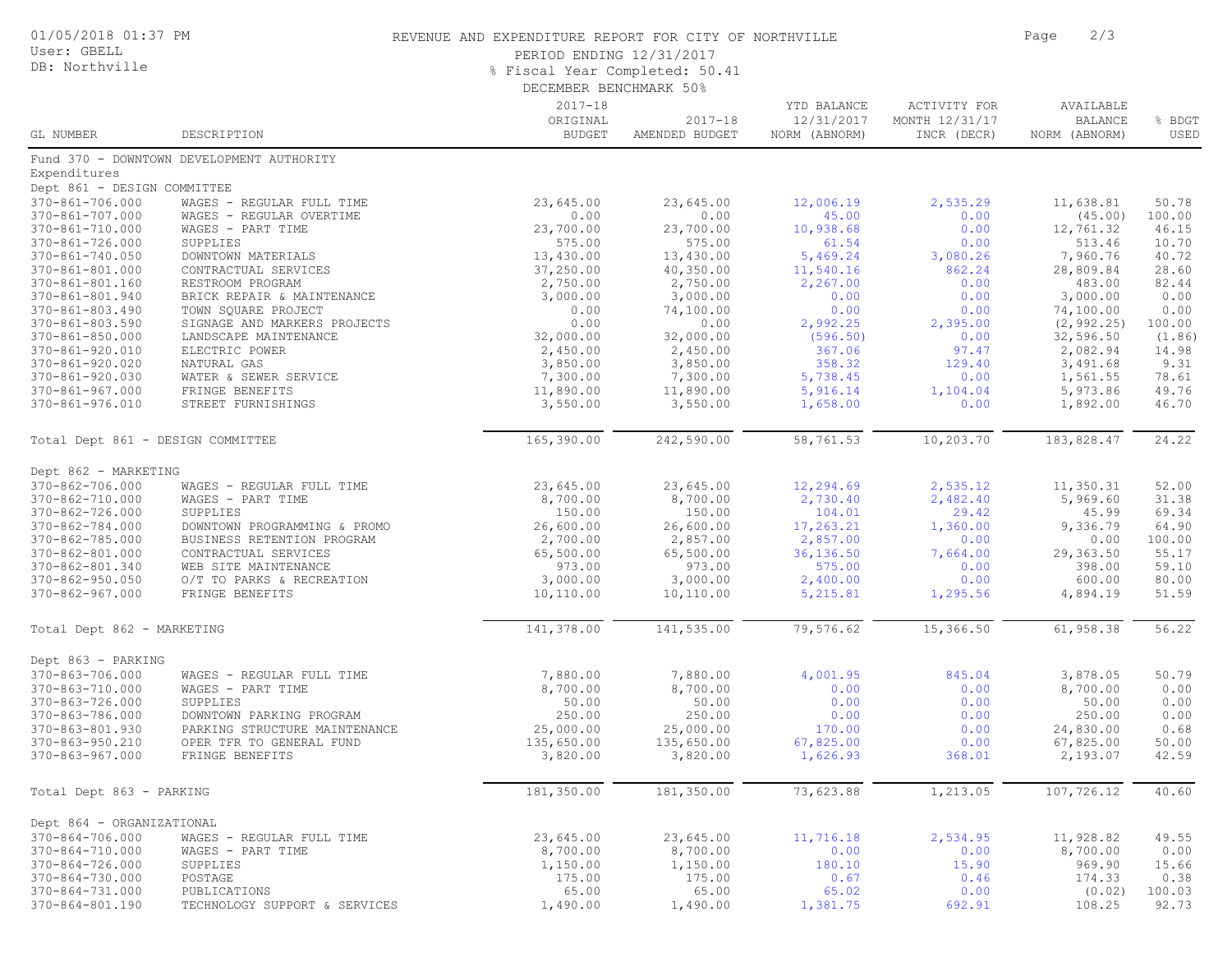| 01/05/2018 01:37 PM |  |
|---------------------|--|
|---------------------|--|

User: GBELL DB: Northville

#### REVENUE AND EXPENDITURE REPORT FOR CITY OF NORTHVILLE **FOR SAMILLE PAGE** 3/3

PERIOD ENDING 12/31/2017

% Fiscal Year Completed: 50.41

|                                                |                                            | DECEMBER BENCHMARK 50%                   |                               |                                            |                                                      |                                              |                 |  |
|------------------------------------------------|--------------------------------------------|------------------------------------------|-------------------------------|--------------------------------------------|------------------------------------------------------|----------------------------------------------|-----------------|--|
| GL NUMBER                                      | DESCRIPTION                                | $2017 - 18$<br>ORIGINAL<br><b>BUDGET</b> | $2017 - 18$<br>AMENDED BUDGET | YTD BALANCE<br>12/31/2017<br>NORM (ABNORM) | <b>ACTIVITY FOR</b><br>MONTH 12/31/17<br>INCR (DECR) | AVAILABLE<br><b>BALANCE</b><br>NORM (ABNORM) | % BDGT<br>USED  |  |
|                                                | Fund 370 - DOWNTOWN DEVELOPMENT AUTHORITY  |                                          |                               |                                            |                                                      |                                              |                 |  |
| Expenditures                                   |                                            |                                          |                               |                                            |                                                      |                                              |                 |  |
| $370 - 864 - 802.010$                          | LEGAL SERVICES - GENERAL                   | 2,500.00                                 | 2,500.00                      | 1,747.66                                   | 977.16                                               | 752.34                                       | 69.91           |  |
| $370 - 864 - 805.000$                          | AUDITING SERVICES                          | 4,690.00                                 | 4,690.00                      | 4,687.00                                   | 0.00                                                 | 3.00                                         | 99.94           |  |
| $370 - 864 - 900.000$                          | PRINTING & PUBLISHING                      | 975.00                                   | 975.00                        | 616.99                                     | 0.00                                                 | 358.01                                       | 63.28           |  |
| $370 - 864 - 910.000$                          | LIABILITY & PROPERTY INS POOL              | 5,270.00                                 | 5,270.00                      | 4,333.00                                   | 0.00                                                 | 937.00                                       | 82.22           |  |
| $370 - 864 - 920.000$                          | UTILITIES                                  | 1,225.00                                 | 1,225.00                      | 651.67                                     | 103.81<br>0.00                                       | 573.33<br>(768.00)                           | 53.20<br>220.00 |  |
| $370 - 864 - 958.000$<br>$370 - 864 - 960.000$ | MEMBERSHIP & DUES<br>EDUCATION & TRAINING  | 640.00<br>1,750.00                       | 640.00<br>1,750.00            | 1,408.00<br>480.71                         | 0.00                                                 | 1,269.29                                     | 27.47           |  |
| $370 - 864 - 967.000$                          | FRINGE BENEFITS                            | 10,110.00                                | 10,110.00                     | 4,859.20                                   | 1,122.54                                             | 5,250.80                                     | 48.06           |  |
| $370 - 864 - 967.020$                          | OVERHEAD - ADMIN & RECORDS                 | 10,970.00                                | 10,970.00                     | 5,485.00                                   | 0.00                                                 | 5,485.00                                     | 50.00           |  |
|                                                |                                            |                                          |                               |                                            |                                                      |                                              |                 |  |
| Total Dept 864 - ORGANIZATIONAL                |                                            | 73,355.00                                | 73,355.00                     | 37,612.95                                  | 5,447.73                                             | 35,742.05                                    | 51.28           |  |
| Dept 945 - DEBT SERVICE                        |                                            |                                          |                               |                                            |                                                      |                                              |                 |  |
| $370 - 945 - 950.490$                          | OPER TFR TO DEBT SERVICE FUND              | 172,355.00                               | 172,355.00                    | 18,677.50                                  | 0.00                                                 | 153,677.50                                   | 10.84           |  |
| Total Dept 945 - DEBT SERVICE                  |                                            | 172,355.00                               | 172,355.00                    | 18,677.50                                  | 0.00                                                 | 153,677.50                                   | 10.84           |  |
| Dept 999 - RESERVE ACCOUNTS                    |                                            |                                          |                               |                                            |                                                      |                                              |                 |  |
| 370-999-999.000                                | UNALLOCATED RESERVE                        | 293.00                                   | 0.00                          | 0.00                                       | 0.00                                                 | 0.00                                         | 0.00            |  |
| Total Dept 999 - RESERVE ACCOUNTS              |                                            | 293.00                                   | 0.00                          | 0.00                                       | 0.00                                                 | 0.00                                         | 0.00            |  |
| TOTAL EXPENDITURES                             |                                            | 748,846.00                               | 825,910.00                    | 277,719.92                                 | 35,670.55                                            | 548,190.08                                   | 33.63           |  |
|                                                | Fund 370 - DOWNTOWN DEVELOPMENT AUTHORITY: |                                          |                               |                                            |                                                      |                                              |                 |  |
| TOTAL REVENUES                                 |                                            | 748,846.00                               | 825,910.00                    | 656, 944.49                                | (4, 179.38)                                          | 168,965.51                                   | 79.54           |  |
| TOTAL EXPENDITURES                             |                                            | 748,846.00                               | 825,910.00                    | 277,719.92                                 | 35,670.55                                            | 548,190.08                                   | 33.63           |  |
| NET OF REVENUES & EXPENDITURES                 |                                            | 0.00                                     | 0.00                          | 379,224.57                                 | (39, 849.93)                                         | (379, 224.57)                                | 100.00          |  |
| BEG. FUND BALANCE                              |                                            | 408, 245.53                              | 408,245.53                    | 408,245.53                                 |                                                      |                                              |                 |  |
| END FUND BALANCE                               |                                            | 408,245.53                               | 408,245.53                    | 787,470.10                                 |                                                      |                                              |                 |  |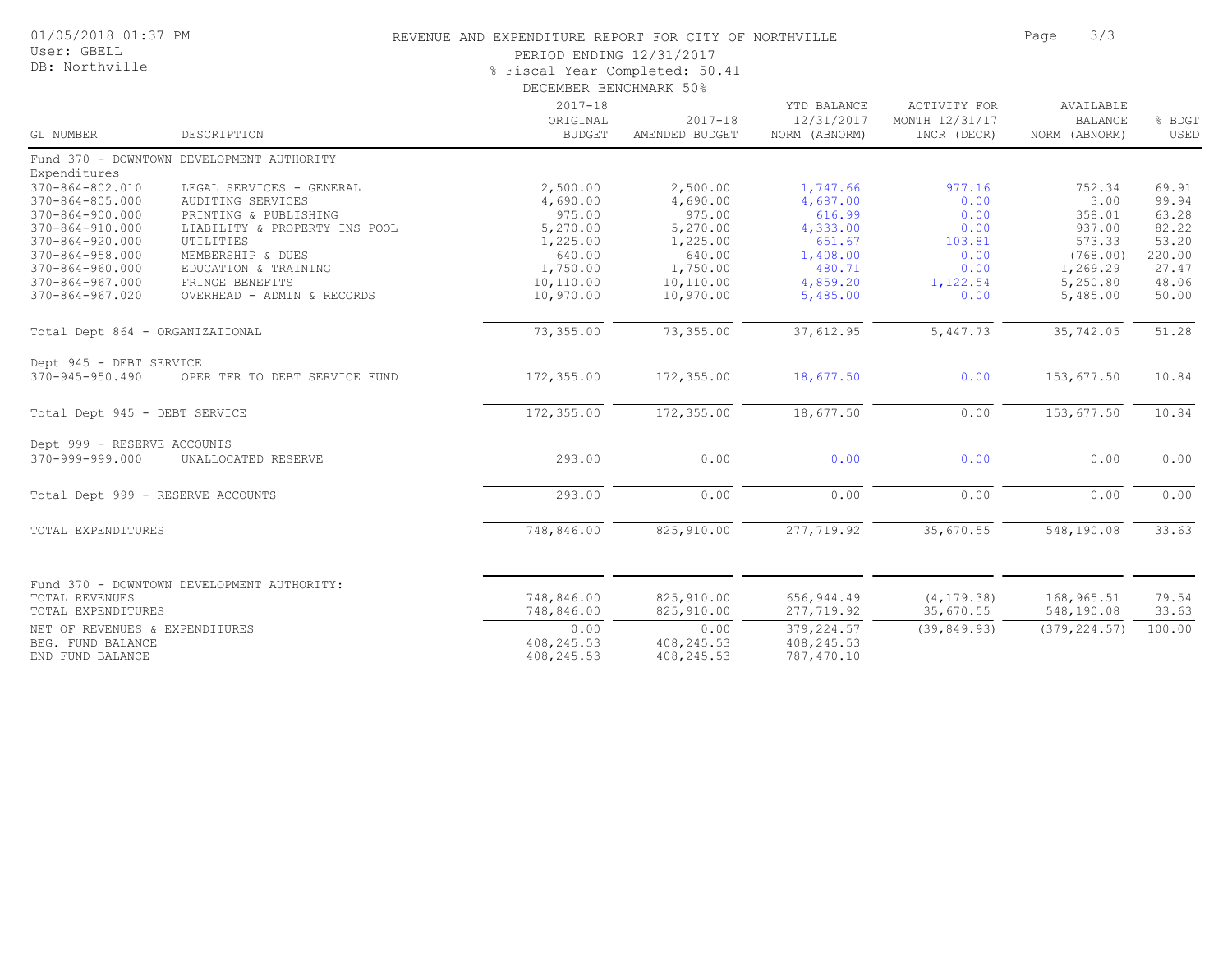User: LWard DB: Northville

#### 01/12/2018 03:15 PM INVOICE GL DISTRIBUTION REPORT FOR CITY OF NORTHVILLE POST DATES 12/01/2017 - 12/31/2017 BOTH JOURNALIZED AND UNJOURNALIZED BOTH OPEN AND PAID

#### Attachment 4.b

| GL Number                                    | GL Desc                                       | Vendor                                     | Invoice Desc.                                                                             | Invoice      | Due Date | Amountheck # |        |
|----------------------------------------------|-----------------------------------------------|--------------------------------------------|-------------------------------------------------------------------------------------------|--------------|----------|--------------|--------|
|                                              | Fund 370 DOWNTOWN DEVELOPMENT AUTHORITY       |                                            |                                                                                           |              |          |              |        |
| Dept 861 DESIGN COMMITTEE<br>370-861-740.050 | DOWNTOWN MATERIALS                            | LORI WARD                                  | LED CHRISTMAS LIGHTS REIMBURSEMENT 111517                                                 |              | 12/06/17 | 465.26       | 105703 |
| 370-861-740.050                              | DOWNTOWN MATERIALS                            | BEGONIA BROTHERS PARTY DECOR REMOVAL, MISC |                                                                                           | 6045         | 12/18/17 | 2,615.00     | 105915 |
| 370-861-801.000                              | CONTRACTUAL SERVICES                          | CLEAR RATE COMMUNICATI EXTENDED WIFI       |                                                                                           | 5073316      | 12/04/17 | 303.48       | 105720 |
| 370-861-801.000                              | CONTRACTUAL SERVICES                          | COMCAST CORPORATION                        | TOWN SOUARE WIFI                                                                          | 121717       | 12/20/17 | 255.21       | 105828 |
| 370-861-801.000                              | CONTRACTUAL SERVICES                          | CLEAR RATE COMMUNICATI EXTENDED WIFI       |                                                                                           | 5102206      | 01/04/18 | 303.55       | 105918 |
| 370-861-803.590                              | SIGNAGE AND MARKERS PROJE(WAYNE COUNTY        |                                            | WAYNE COUNTY PERMIT FEES, WAY FINDIBL17-042                                               |              | 12/06/17 | 2,395.00     | 105639 |
| 370-861-920.010                              | ELECTRIC POWER                                | DTE ENERGY                                 | ELECTRICITY CHARGES                                                                       | 121917       | 12/21/17 | 97.47        | 105841 |
| 370-861-920.020                              | NATURAL GAS                                   | CONSUMERS ENERGY                           | GAS USAGE 11/7 - 12/5/17                                                                  | 120517       | 01/03/18 | 129.40       | 500285 |
|                                              |                                               |                                            |                                                                                           |              |          |              |        |
|                                              |                                               |                                            | Total For Dept 861 DESIGN COMMITTEE                                                       |              |          | 6,564.37     |        |
| Dept 862 MARKETING                           |                                               |                                            |                                                                                           |              |          |              |        |
| 370-862-784.000                              | DOWNTOWN PROGRAMMING & PR(KURT KINDE          |                                            | SANTA IN TOWN SOUARE                                                                      | 102          | 12/21/17 | 1,360.00     | 105949 |
| 370-862-801.000                              | CONTRACTUAL SERVICES                          | KIMPRINT INC                               | 5,000 SKELETON MAPS PRINTED                                                               | 53919        | 11/05/17 | 793.00       | 105651 |
| 370-862-801.000                              | CONTRACTUAL SERVICES                          | KIMPRINT INC                               | NOV/DEC EVENT CARDS                                                                       | 54341        | 12/16/17 | 165.00       | 105651 |
| 370-862-801.000                              | CONTRACTUAL SERVICES                          | KIMPRINT INC                               | STORYVILLE MAPS PRINTED                                                                   | 54377        | 12/22/17 | 280.00       | 105651 |
| 370-862-801.000                              | CONTRACTUAL SERVICES                          | HOUR MEDIA L.L.C.                          | DECEMBER 1/2 AD                                                                           | 2017-23014   | 12/01/17 | 2,090.00     | 105683 |
| 370-862-801.000                              | CONTRACTUAL SERVICES                          | SARAH KENNEDY                              | STORYVILLE MAP CARDS                                                                      | 012          | 12/18/17 | 200.00       | 105714 |
| 370-862-801.000                              | CONTRACTUAL SERVICES                          | JEANNE A. MICALLEF                         | MONTHLY RETAINER                                                                          | $1 - 18$     | 01/05/18 | 2,000.00     | 105804 |
| 370-862-801.000                              | CONTRACTUAL SERVICES                          | KIMPRINT INC                               | NOV/DEC EVENT CARDS                                                                       | 54190        | 12/02/17 | 375.00       | 105805 |
| 370-862-801.000                              | CONTRACTUAL SERVICES                          | GRAPHIC VISIONS INC.                       | NOV/DEC DIRECTORY                                                                         | 11072017     | 01/12/18 | 561.00       | 105863 |
| 370-862-801.000                              | CONTRACTUAL SERVICES                          | RENAISSANCE MEDIA LLC SEEN 1/4 AD          |                                                                                           | 254365       | 12/20/17 | 750.00       | 105946 |
| 370-862-801.000                              | CONTRACTUAL SERVICES                          | SARAH KENNEDY                              | GRAPHIC DESIGN FOR ADS                                                                    | 013          | 01/03/18 | 450.00       | 106032 |
|                                              |                                               |                                            | Total For Dept 862 MARKETING                                                              |              |          | 9,024.00     |        |
| Dept 864 ORGANIZATIONAL                      |                                               |                                            |                                                                                           |              |          |              |        |
| 370-864-726.000                              | SUPPLIES                                      | OFFICE DEPOT                               | 28571763 WATER, DIVIDERS                                                                  | 978771119001 | 12/06/17 | 3.72         | 105643 |
| 370-864-801.190                              | TECHNOLOGY SUPPORT & SERVICOMCAST CORPORATION |                                            | TOWN SOUARE WIFI                                                                          | 111717       | 12/08/17 | 255.21       | 105664 |
| 370-864-801.190                              | TECHNOLOGY SUPPORT & SERVICOMCAST CORPORATION |                                            | OFFICE WIFI                                                                               | 111617       | 12/07/17 | 94.40        | 105664 |
| 370-864-801.190                              | TECHNOLOGY SUPPORT & SERVICOMCAST CORPORATION |                                            | OFFICE WIFI                                                                               | 121617       | 01/06/18 | 188.80       | 105828 |
| 370-864-801.190                              | TECHNOLOGY SUPPORT & SERVINORTHVILLE TOWNSHIP |                                            | NOVEMBER IT SUPPORT                                                                       | 1700002388   | 12/21/17 | 154.50       | 105833 |
| 370-864-802.010                              |                                               |                                            | LEGAL SERVICES - GENERAL ADKISON, NEED & ALLEN LEGAL FEES - REAL ESTATE OCT 2017 (111028  |              | 12/06/17 | 310.40       | 105730 |
| 370-864-802.010                              |                                               |                                            | LEGAL SERVICES - GENERAL ADKISON, NEED & ALLEN LEGAL FEES - REAL ESTATE NOV 17 (7. 111351 |              | 12/20/17 | 666.76       | 105930 |
| $370 - 864 - 920.000$                        | UTILITIES                                     |                                            | CLEAR RATE COMMUNICATI PHONE/INTERNET 12/17 - 1/16                                        | 5103352      | 12/21/17 | 28.81        | 105919 |
|                                              |                                               |                                            | Total For Dept 864 ORGANIZATIONAL                                                         |              |          | 1,702.60     |        |
|                                              |                                               |                                            |                                                                                           |              |          |              |        |

Total For Fund 370 DOWNTOWN DEVELOPMENT AUTHORITY 17,290.97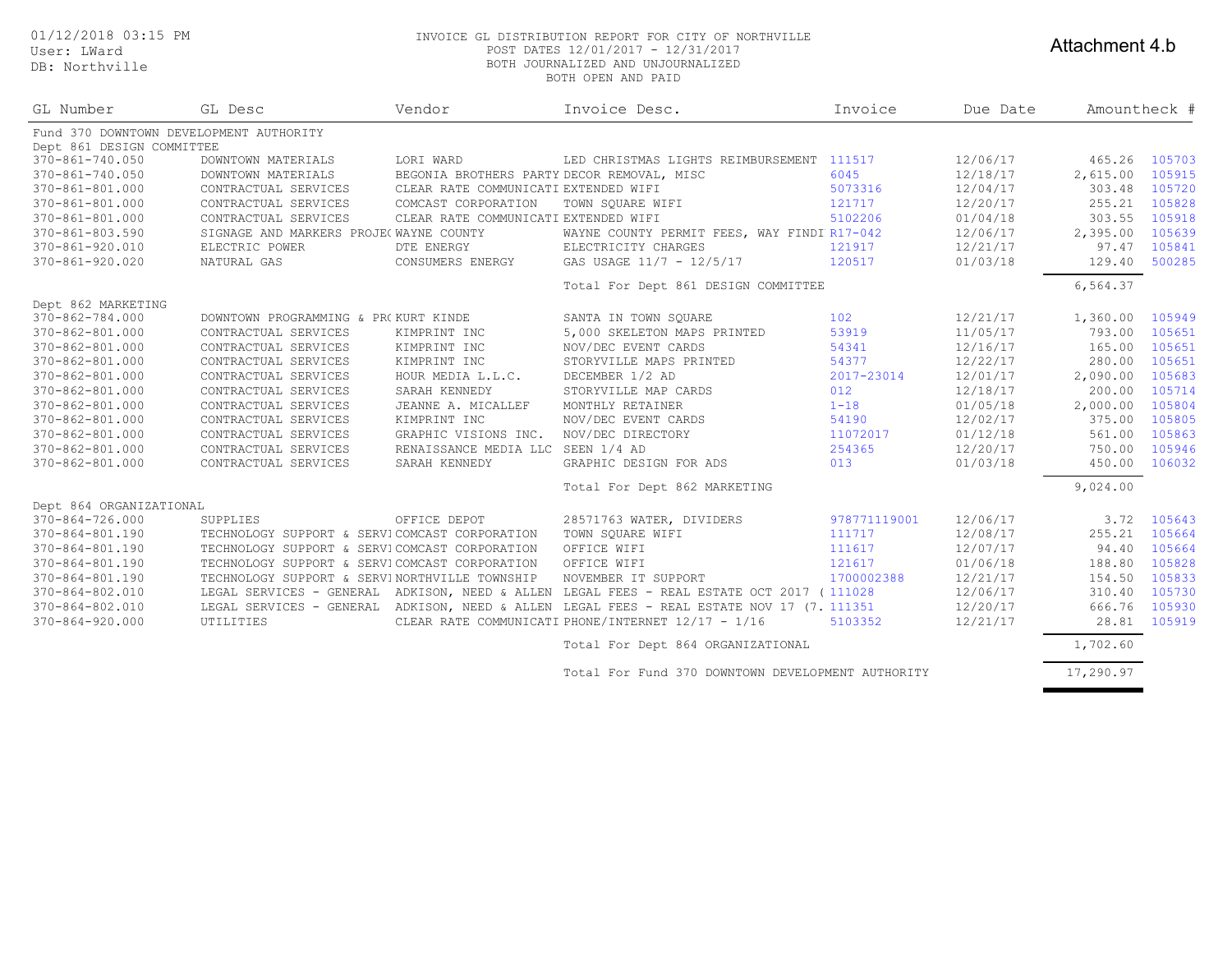#### **DOWNTOWN DEVELOPMENT AUTHORITY Regular Meeting of December 19, 2017 Meeting Room A**

The regular meeting of the DDA Board was called to order at 8:05 a.m.

#### **ROLL CALL**

**Present:** *Mayor Ken Roth, Chairman Shawn Riley, Natalie Kneifel, Robert Miller, Mary Starring, Aaron Cozart, Margene Buckhave, Jim Long, Greg Presley, John Casey*

- **Absent:** *Carolann Ayers*
- **Also Present:** *Patrick Sullivan/City Manager, Lori Ward/DDA Executive Director, Amelia Ritter/DDA Marketing and Communications Coordinator, Marilyn Price/City Council Member, Fred Sheill/resident*

#### **AUDIENCE COMMENTS**

This is Kneifel's last meeting, as she is moving to the township. On behalf of the DDA Board, Riley wished Natalie and her family best wishes and stated that he hopes to see her around town often.

#### **APPROVAL OF AGENDA AND CONSENT AGENDA**

- a. November 2017 Financial Statement
- b. November 2017 Invoice Report
- c. November 21, 2017 Meeting Minutes

**Motion by Presley seconded by Long** to approve the Consent Agenda. **Motion carried unanimously**.

#### **APPROVAL OF DDA GOALS AND OBJECTIVES**

Ward presented the new DDA Goals and Objectives for 2018-19. Items marked in green indicate that they affect the DDA budget. Items marked in blue indicate that they require cooperation or coordination with another organization. Ward distributed the draft Goals and Objectives to the Committee chairs asking for input on the 2018-19 Goals prior to the DDA Board meeting. Presley asked to add the development of a Sub-Area Plan for Northville Downs to the Economic Development Committee. There already exists a subarea plan for the Northville Downs. Sullivan noted that the sub area plan was done last year and they are now working on an overlay ordinance for the Economic Development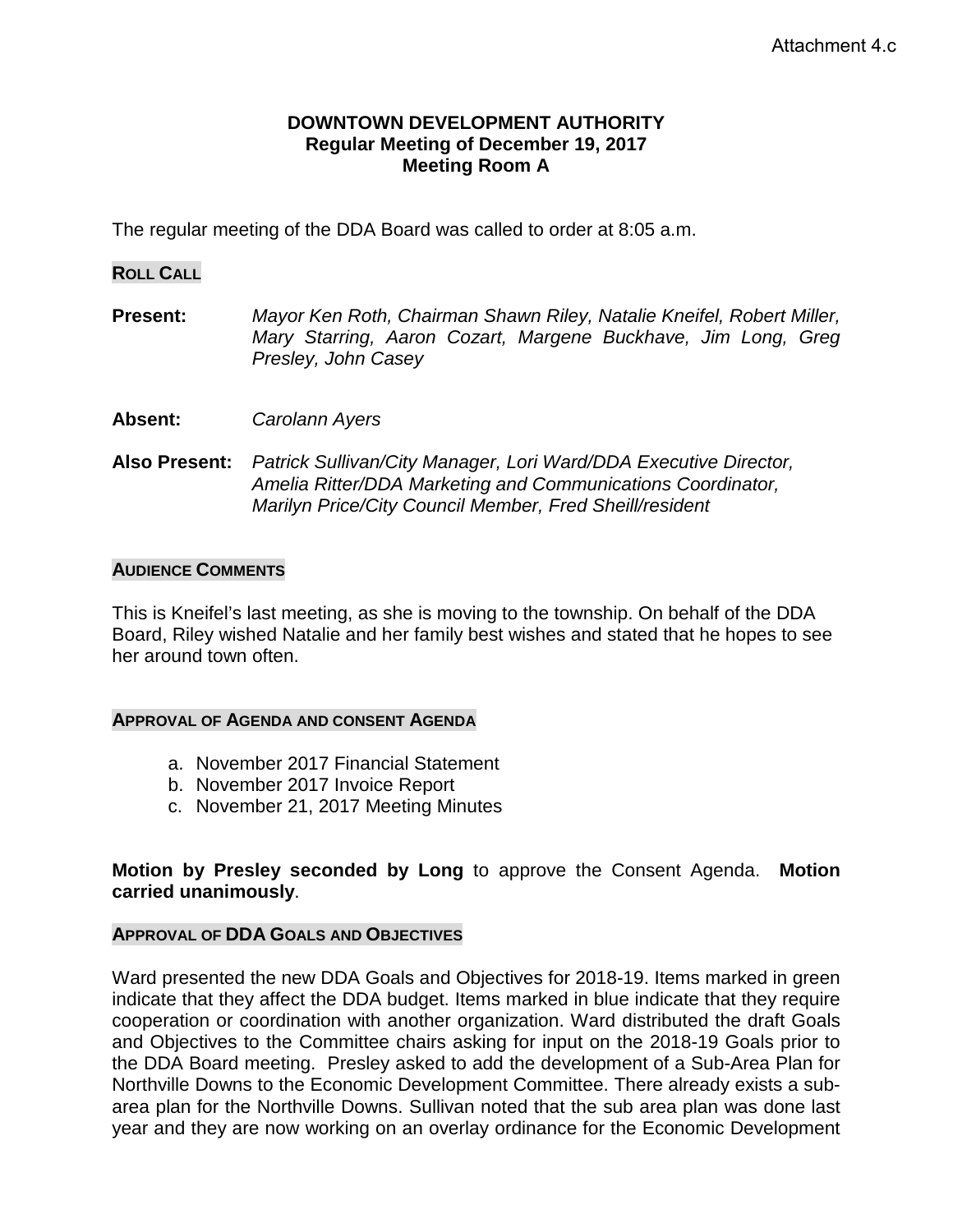Committee to review that lifts a restriction first floor residential for some Downtown Northville buildings, including Northville Downs. We are currently in a review period from neighboring communities for the amendments to our master plan. From there it will be taken to City Council, adopted, and the overlay zoning district will be amended.

Presley also inquired about looking into the Foundry Flask area. The main issue with development at the Foundary Flask and at Northville Downs is allowable density. One problem is having enough parking spaces for the units. The limited number of parking spaces that a developer is able to provide on-site then limits the number of dwelling units that can be provided. This is resulting in fewer and larger units. A property with higher density will lead to more people coming into the downtown area, and in turn more diversity in the neighborhood, which is the ultimate goal. Sullivan is going to look further into this matter to see if it will require an ordinance change or a complete change to the master plan.

Long asked why other communities need to approve our Master Plan amendments. Sullivan said that it is a state law. If changes are being made on a border, for example an industrial plant going across from a residential area, both communities can have a say in the plan before it is adopted. In this case, the recommended changes to the Master Plan are not adjacent to Northville Township or the City of Novi.

Sullivan and Ward noted that first floor residential will not affect any existing downtown buildings. Nothing will be retrofitted to accommodate residential space, but new units will be built in and around town.

There was talk of formatting the Goals and Objectives differently, possibly being more concise. Roth argued that they should be left how they are, so details are there for operational issues that still need to be resolved.

These Goals and Objectives will be presented to the City Council at a special meeting on January 11m 2018.

**Motion by Presley seconded by Casey** to approve the DDA Goals and Objectives. **Motion carried unanimously**.

#### **COMMITTEE INFORMATION AND UPDATES**

a. *Design Committee* 

Miller stated that there is a meeting this afternoon to discuss the Secondary Streetscape Design Standards. The plan is to review the proposal that Ward previously prepared, get comments, and have it ready to be presented in January to the Planning Commission and DDA Board.

City Council approved a contract with RAM Construction for \$9,625 for the DDA to replace all of the cast-iron nose pieces on the stairs in the Cady Street Parking Deck. With DDA Board approval of this contract, RAM can get started immediately on the project.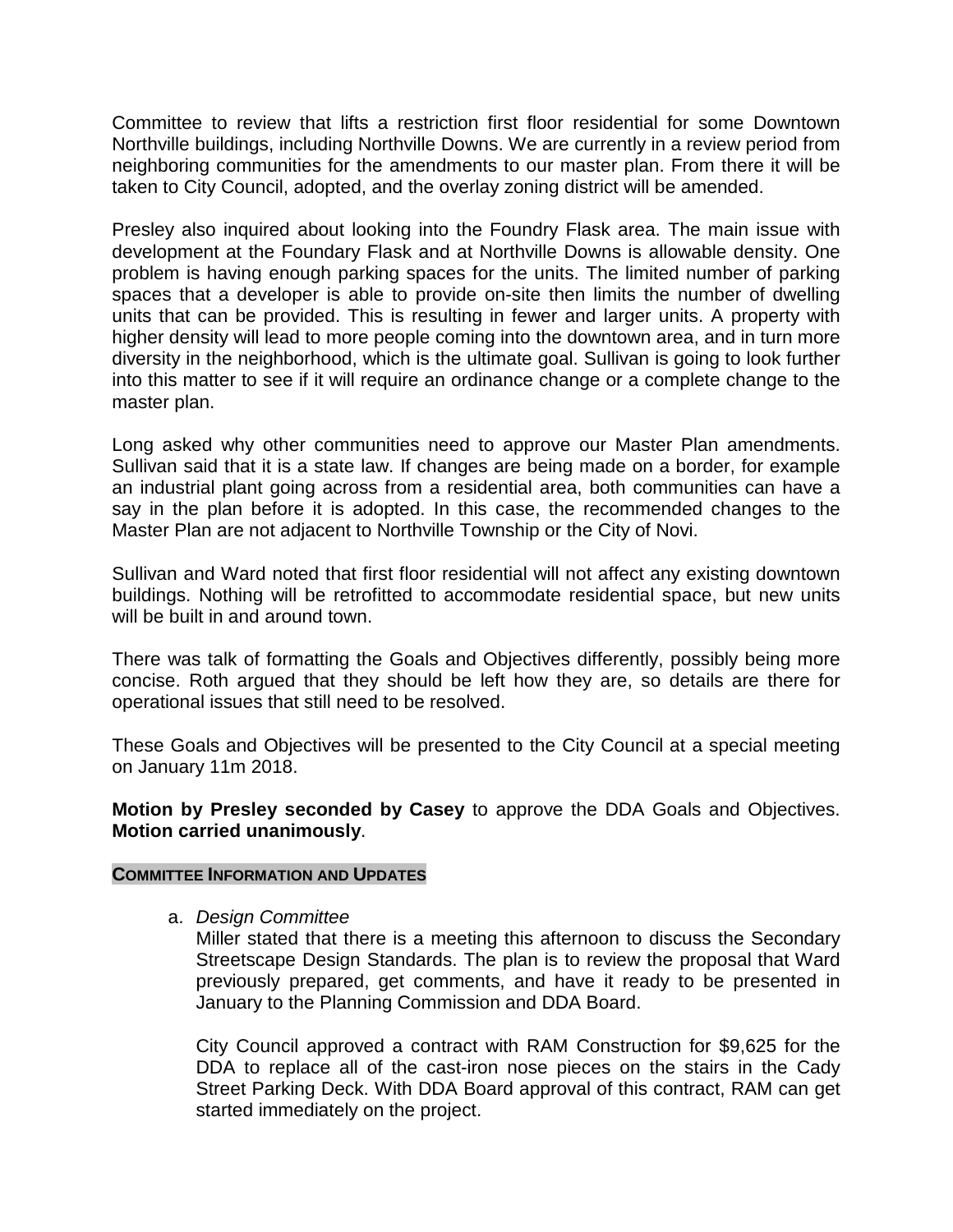**Motion by Presley seconded by Long** to approve the RAM Construction Contract for the Cady Street Parking Deck. **Motion carried unanimously**.

The EV charging stations are installed behind 120 W. Main, an inspection has taken place, and Detroit Edison will be out later in December to connect them. Once they are connected the signs will go up and there will be a press release and a ribbon cutting. Tesla does not want recognition, but we will recognize Up2Go, as they will be paying for the electricity for the first couple of years of service.

#### *b. Marketing Mix Committee*

Riley recapped the last Marketing Mix meeting where events leaving the downtown area and moving to the Township were discussed. The committee talked about what they can do to change the perception and make Downtown Northville a more desirable place to host events. Meetings are being set up with Riley, Ward, Roth, and Sullivan to get together with other groups in town to address issues and challenges of hosting events in town. The goal is to figure out what makes an event attractive and competitive for Downtown Northville. Not every event will be good for every merchant, but if they can at least get exposure and bring people to the area then it is positive for Downtown Northville.

Ward reviewed ads that have been placed in Seen and HOUR magazines, as well as mentioning the DDA appearance on Fox 2 Detroit on December 12<sup>th</sup>. Ward also discussed the success of Santa being in Town Square.

#### c. *Parking Committee*

There was no new information regarding the Parking Committee to discuss.

#### d. *Organizational Committee*

Aside from the DDA Goals and Objectives for 2018-2019 (see above) there was no new information regarding the Organizational Committee to discuss.

#### e. *Economic Development Committee*

Cozart went over the committee meeting from the previous day. Cozart stated that it was a successful meeting with a couple of guest speakers. The Committee talked about a Five Year Capital Improvement Plan with Jim Gallogly, working with developers, and a possible expansion of the DDA boundaries.

Presley encouraged the Committee to explore the possibility of straightening out Cady Street to all ow more than one one way to get to the center of town. The new development could continue the river-walk (terminate at the north end of the bridge) and take pressure off of Beal Street by straightening out Cady Street and adding another East-West option to enter Main Street. This would be beneficial to the City because it would cut down on traffic at peak times. Presley acknowledged that cost would be a major factor in the project. Sullivan and Ward have a meeting with Singh in January where this could be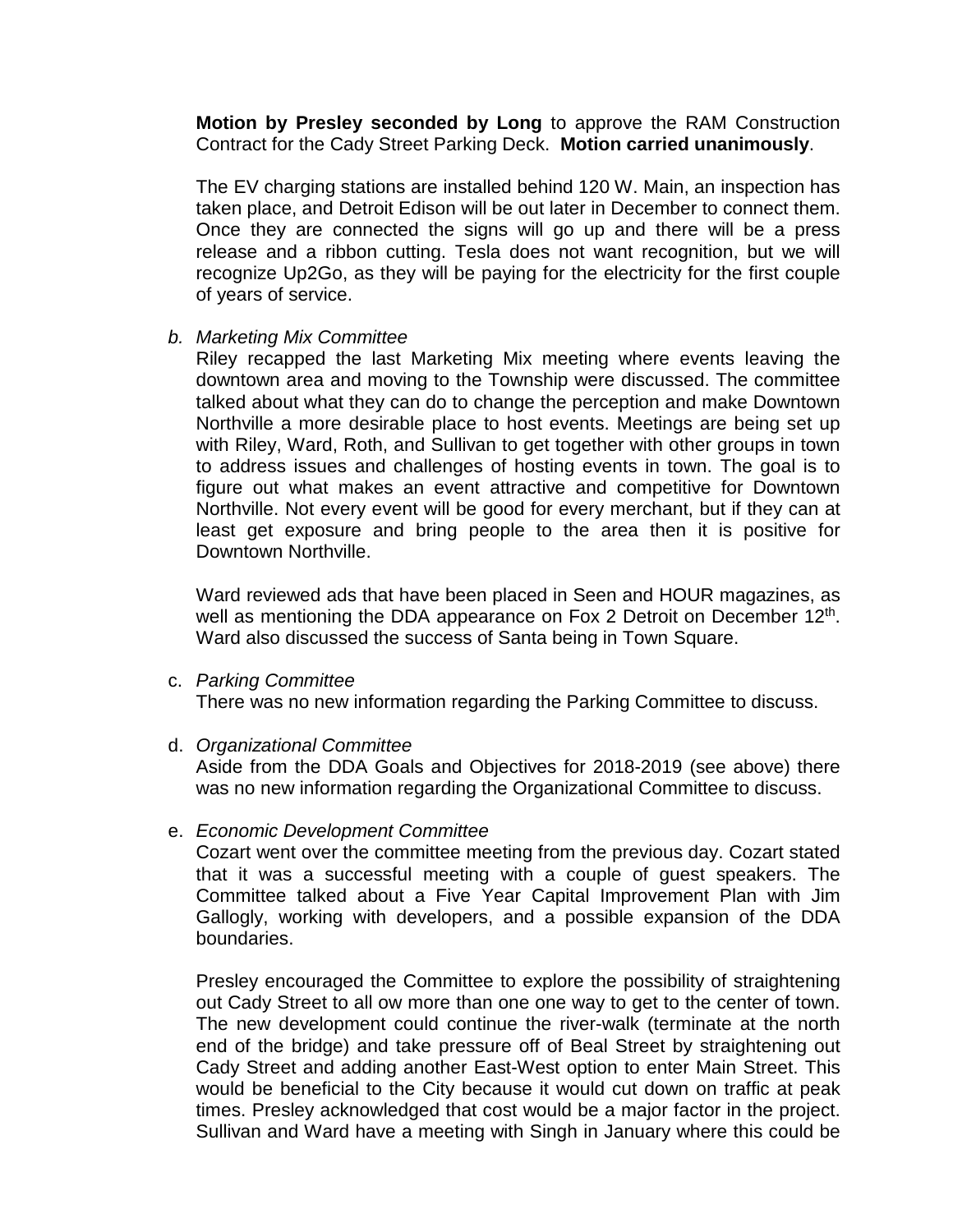discussed. This is the first action step. Then the next step in this process would be talking to Wayne County, engineers, planners, and designers to estimate the design and potential impact. It needs to be determined if the straightening of Cady Street would be in the best interest of the city.

f. *Executive Committee*

A meeting of the chairs of the DDA, Planning Commission, Historic District Commission, the Mayor, City Manager and DDA staff was held last week to discuss a potential agenda for a January joint meeting. A number of items were discussed that were identified in the 2017 Strategic Plan. It was discovered that many of the items of common interest were already being addressed in some fashion. The group recommended that no joint meeting was needed at this time.

#### **FUTURE MEETINGS/ IMPORTANT DATES**

- a. Santa in Town Square Through December 23, 2017
- b. Marketing Mix Meeting January 4, 2018
- c. First Friday Experience January 5, 2018
- d. Design Committee TBD
- e. Executive Committee Meeting January 10, 2018
- f. Economic Development Meeting January 15, 2018
- g. DDA Board Meeting January 16, 2018

### **BOARD AND STAFF COMMUNICATIONS**

Ritter went over the place-making grant from the Greater Metropolitan Association of Realtors. Applications are accepted on a rolling basis, but projects granted need to be completed within the calendar year. It is in the DDA's best interest to apply for this in early 2018. Riley will apply for the grant as a member of the GMAR. We have designs and plans in place for the mural that will be submitted with the application. The plan is still to do a horse racing themed mural, as it has significance historically in Northville and will be pointing toward Northville Downs.

The next DDA Board meeting is January 16, 2017 **Meeting adjourned at 9:13 am**

Respectfully submitted,

a Risters

Amelia Ritter, Marketing and Communications Coordinator Northville DDA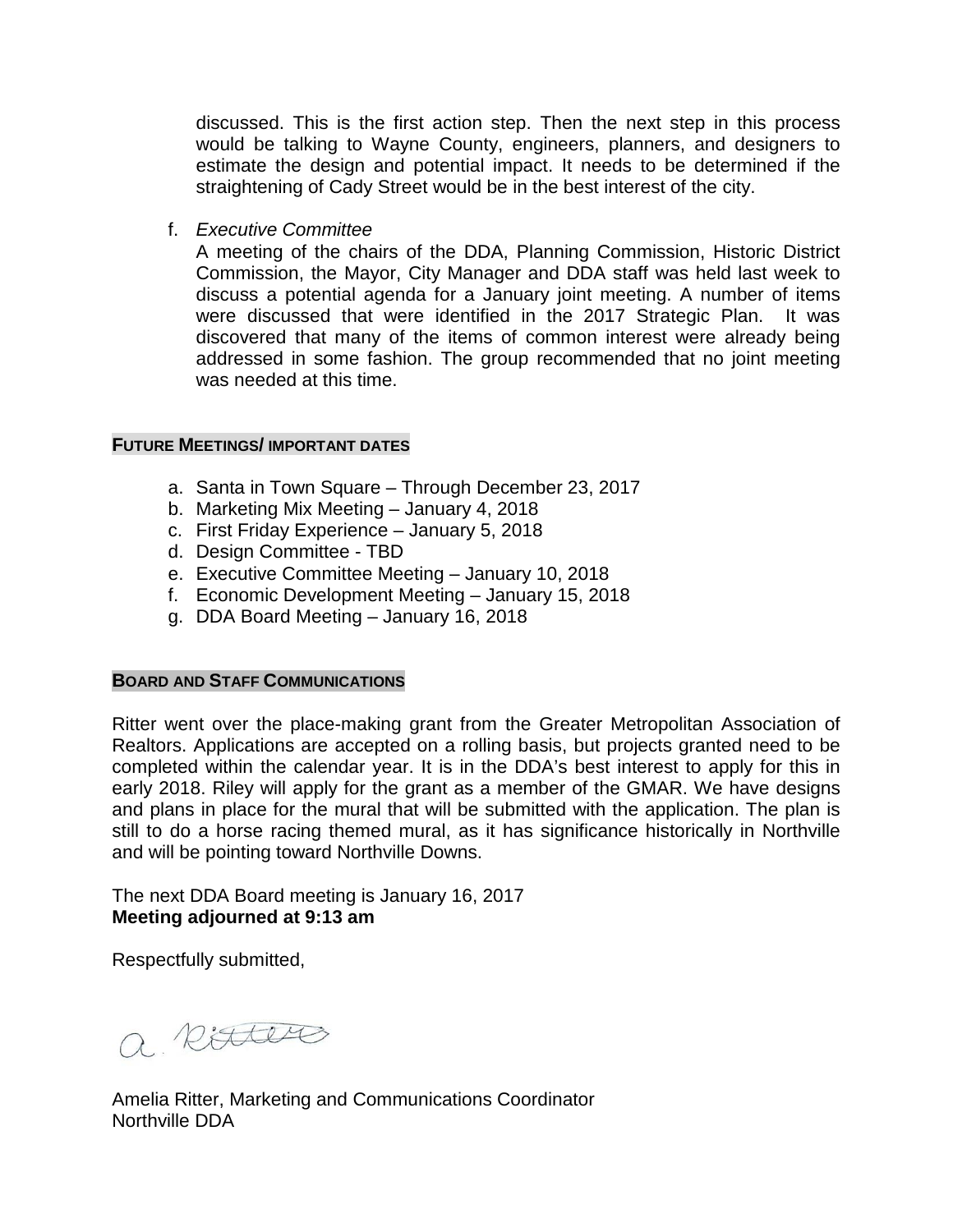

# January Design Committee Update

# Wayfinding Signage

We have been waiting for a break in the weather to install the fabricated signs. The temperature needs to be above 30 degrees. Thankfully, we are finally there! The 10 locations are being flagged by miss dig this week. The hydro vac has been scheduled for Wednesday January 17 to dig the holes, and the Universal mason will follow up on Wednesday and Thursday and pour the concrete and set the anchor bolts. Universal will be on site Wednesday to help both crews with the locations. It will take at least a week before the signs can be mounted to the bases after they are poured.

Parmenter's was billed for the sign on N. Center Street and has remitted the money to the DDA. The sign was provided free of charge from Universal after the long delay in the project. Once the project is completed and the bill for the signs is received from Universal the DDA can prorate Parmenter's share and refund them the difference.

# EV Charging Stations



The EV Charging Station equipment was installed on December 1st. An electrical inspection by the City took place on December 5<sup>th</sup> and the project was approved. A request to DTE has been made to install the meter and hook up the service.

A sign indicating EV Charging Parking Only has been fabricated and will be installed once the meters are operational. Up2Go will provide their own sponsorship sign for installation on the sign pole. Tesla declined any further recognition other than the units themselves.

The DDA has prepared a Press Release to go out to help get the word out about the new EV Stations. We are waiting for Tesla to approve the content of the Press Release. DDA staff is working to make sure that the units are listed on all of the EV websites that list locations of EV Stations in the area.

Once the meter is installed, a ribbon cutting will be scheduled. Tesla will have electric cars available at the event for test drives.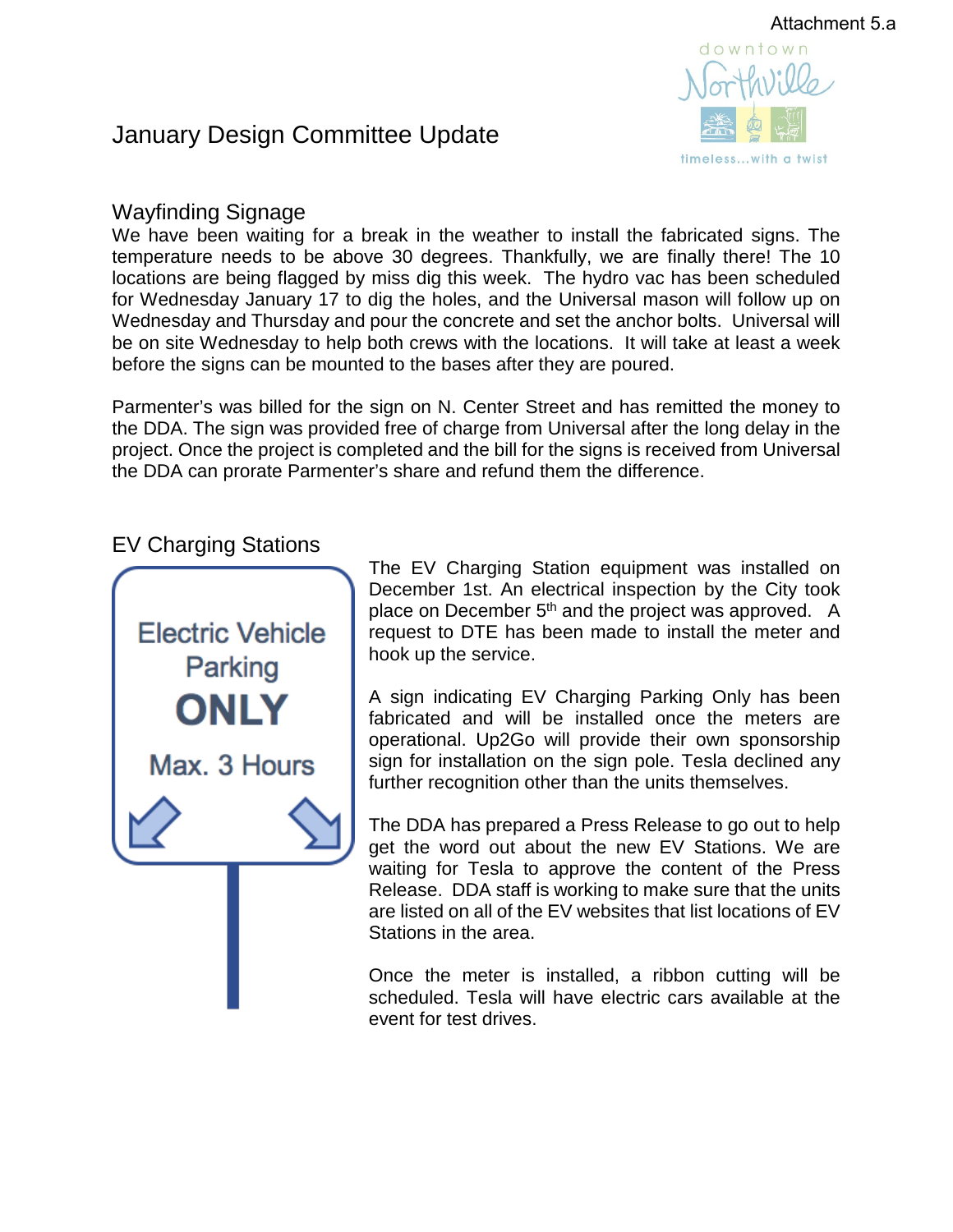# Stair Tower Repair



The Northville City Council authorized a contract with RAM construction at their December  $18<sup>th</sup>$  City Council meeting to replace the cast iron nosing on the stair treads in the Cady Street Parking Deck. The contract was signed and the insurance was provided by RAM. The repairs took place between Christmas and New Year's Day. DDA staff inspected the stairs in early January and found that the repairs had been made in a manner inconsistent with the contract. RAM was contacted immediately about the issue.

RAM indicated that the supervisor on site made the decision to remove the cast iron nosing and repair the step with mortar. DDA staff discussed the issue with the DPW Director and the City Manager. RAM was contacted and directed to repair the stairs per the contract. The mortar will be removed and new cast iron treads installed this week.

## Streetscape Design Guidelines

Design Committee Chair Robert Miller has reviewed the most recent draft of the Guidelines and set up a meeting with Planning Commission members Marc Russell and Dave Mielock for Friday, December  $12<sup>th</sup>$  to discuss. The intent is to have the Guidelines on the Planning Commission's agenda for discussion in January.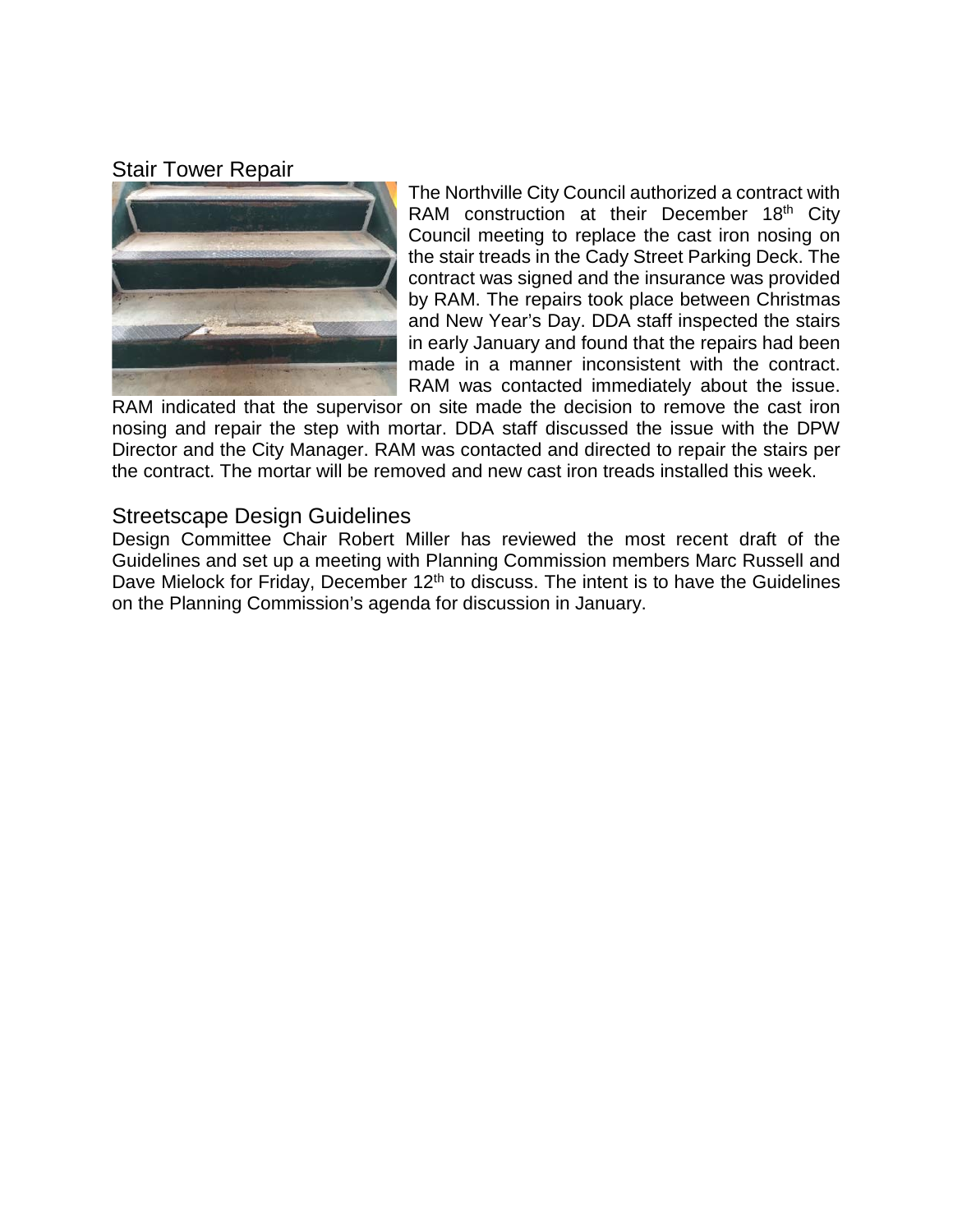

# Northville DDA Economic Development Committee

Monday December 18, 2017 Meeting Room A, 8:00am

Meeting Agenda

- 1. Introductions
- 2. Feedback on Planning Process Andrew Daley, Realtor and Developer
- 3. Presentation on the City's Capital Improvement Plan Jim **Gallogly**
- 4. Review of Meeting Notes from November 16, 2017 Meeting (attachment 4)
- 5. Review of Economic Development Committee Tasks (Attachment
	- 5)
- a. Priortize
- b. Assign Tasks
- 6. January Meeting Date
- 7. Meeting Adjourned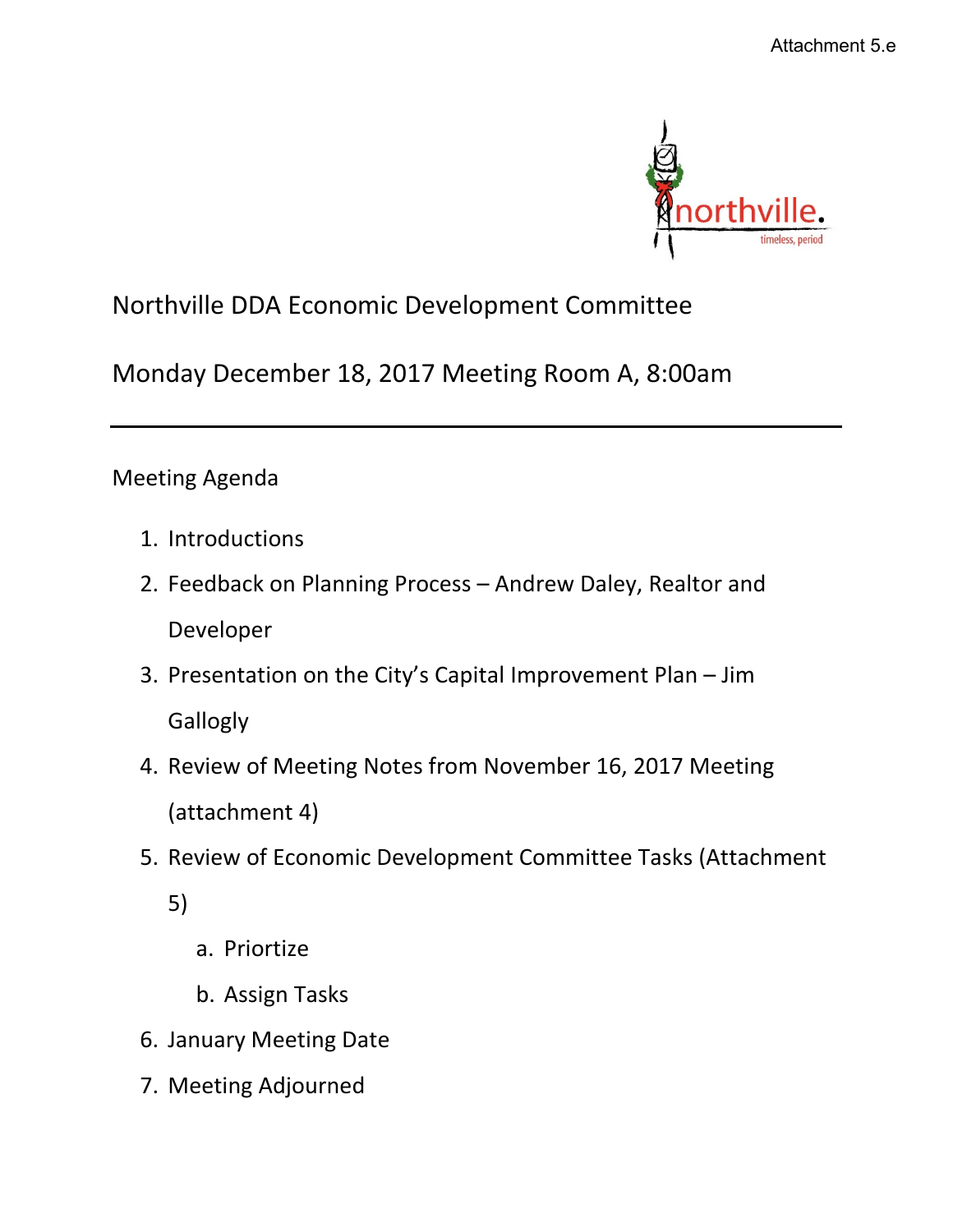#### Committee Members Present:

- John Carter
- Aaron Cozart
- Lori Ward
- Jeff Hamilton
- Carol Maise
- Greg Presley
- Shawn Riley
- Robert Miller
- John Casey
- Chuck Murdock

## Members not present:

- Bob Taylor
- Michele Aniol

### Meeting Notes:

Feedback on Planning Process – Andrew Dailey – Realtor and Developer

- Feedback from Andrew:
	- o Discussed the Cady Street Project and the Planning Process associated
	- o 4.5 years into the project
	- o System / Process not conducive for the developer
	- o System presents to many challenges and hurdles which lends to additional time and costs for the developer
	- o Birmingham, MI and Ann Arbor, MI don't seem to have the same hurdles for development
	- o Public finding and assistance could incentivize the developer
	- o At times it seems like the various committees charters (Planning Commision, City Council, Historic District) seem to conflict with another
- Committee Discussion based on Andrews Feedback:
	- o There is a perception that the City has poor Customer Service. How can we improve up on this?
	- o At times, having a planning consultant rather than a Planner on staff seems to lend to the process hurdles

Presentation of the Capital Improvement Plan – Jim Gallogly (Attached)

- Committee Discussion:
	- o Extending Cady Street to Northville Rd. Concern around Northville Rd. being a Wayne county road and if it would be even possible. Jim shared that the City's relationship with Wayne County is very good and thinks that it could be possible.
	- o With some of the items in the budget, such as Cady Street repair, could those items be offered to a developer to help incentivize the City's vision for certain roads.

Review Committee Tasks and Priortizing:

Sub - Area Development for Cady Street / Cady Town, East Main and Nortville Downs high priority for the committee with some of the recent activity